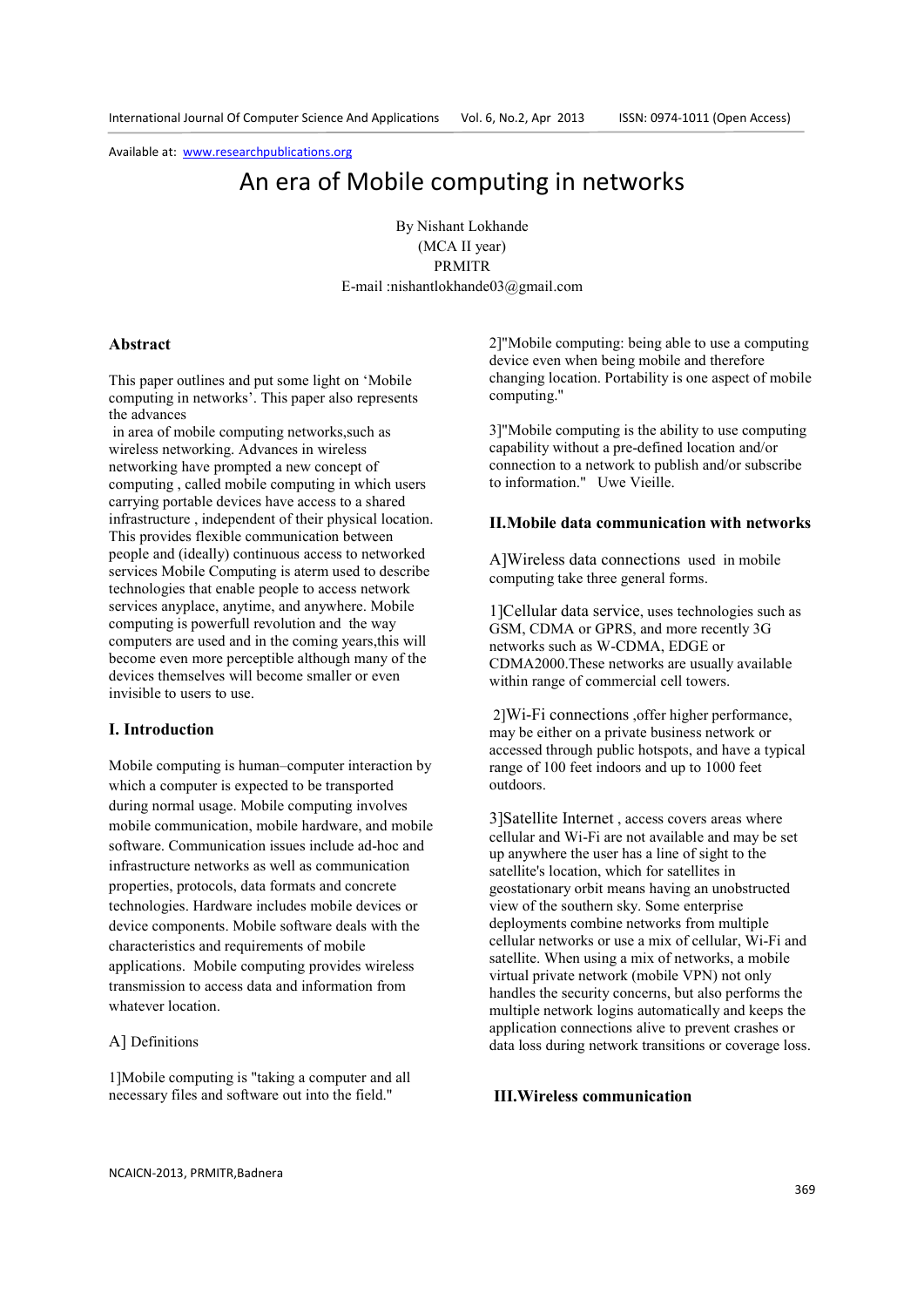Wireless communication is the transfer of information between two or more points that are not connected by an electrical conductor. The most common wireless technologies use electromagnetic wireless telecommunications, such as radio. With radio waves distances can be short, such as a few metres for television remote control, or as far as thousands or even millions of kilometres for deep-space radio communications. It encompasses various types of fixed, mobile, and portable applications, including two-way radios, cellular telephones, personal digital assistants (PDAs), and wireless networking. Other examples of applications of radio wireless technology include GPS units, garage door openers, wireless computer mice, keyboards and headsets, headphones, radio receivers, satellite television, broadcast television and cordless telephones.

#### A]MOBILE AND WIRELESS DEVICES

 Currently, laptops are considered to be the upper end of the mobile device range. Following list gives some examples of mobile and wireless devices graded by increasing performance (CPU , Memory , Display , Input devices etc.,)

1]Sensor: A very simple wireless device is represented by a sensor transmitting state information. An example for such a sensor could be a switch sensing the office door. If the door is closed, the switch transmits this state to the mobile phone inside the office and the mobile phone will not accept incoming calls. Thus, without user interaction the semantics of a closed door is applied to phone calls.

2]Pager: A very simple receiver, a pager can only display short text messages, has a tiny display, and cannot send any messages. Pagers can even be integrated into watches.

3]Mobile Phones: The traditional mobile phone only had a simple black and white text display and could send / receive voice or short messages. Today, however, mobile phones migrate more and more toward PDAs. Mobile phones with full color graphic display, on the internet browser are available.

4]Personal digital assistant: PDAs typically accompany a user and officer very simple versions of office software (calendar, notepad, mail). The typical input device is a pen, with built in character recognition translating hand writing into characters. Web browsers and many other software packages are already available for these devices.

5]Palmtop/pocket computer: The next step toward full computer are pocket computers offering tiny keyboards, color displays, and simple versions of programs found on desktop computers (Text processing, Spread Sheets etc.,).

6]Notebook/Laptop: Finally, laptops offer more or less the same performance as standard desktop computers; use the same software, the only technical difference being size, Weight, and ability to run on a battery.

## VI.Cellular networks

A] A cellular network or mobile network is a radio network distributed over land areas called cells, each served by at least one fixed-location transceiver, known as a cell site or base station. In a cellular network, each cell uses a different set of frequencies from neighboring cells, to avoid interference and provide guaranteed bandwidth within each cell.

When joined together these cells provide radio coverage over a wide geographic area. This enables a large number of portable transceivers (e.g., mobile phones, pagers, etc.) to communicate with each other and with fixed transceivers and telephones anywhere in the network, via base stations, even if some of the transceivers are moving through more than one cell during transmission.

B] Cellular networks offer a number of advantages over alternative solutions:flexible enough to use the features and functions of almost all public and private networks

- 1]Increased capacity
- 2]Reduced power use
- 3]Larger coverage area

4]Reduced interference from other signals An example of a simple non-telephone cellular system is an old taxi drivers' radio system, in which a taxi company has several transmitters based around a city that can communicate directly with each other.

## **V.Wi-FI network technology**

A] Wi-Fi (also spelled Wifi or WiFi) is a popular technology that allows an electronic device to exchange data wirelessly (using radio waves) over a computer network, including high-speed Internet connections. The Wi-Fi Alliance defines Wi-Fi as any "wireless local area network (WLAN) products that are based on the Institute of Electrical and Electronics Engineers' (IEEE) 802.11 standards".[1]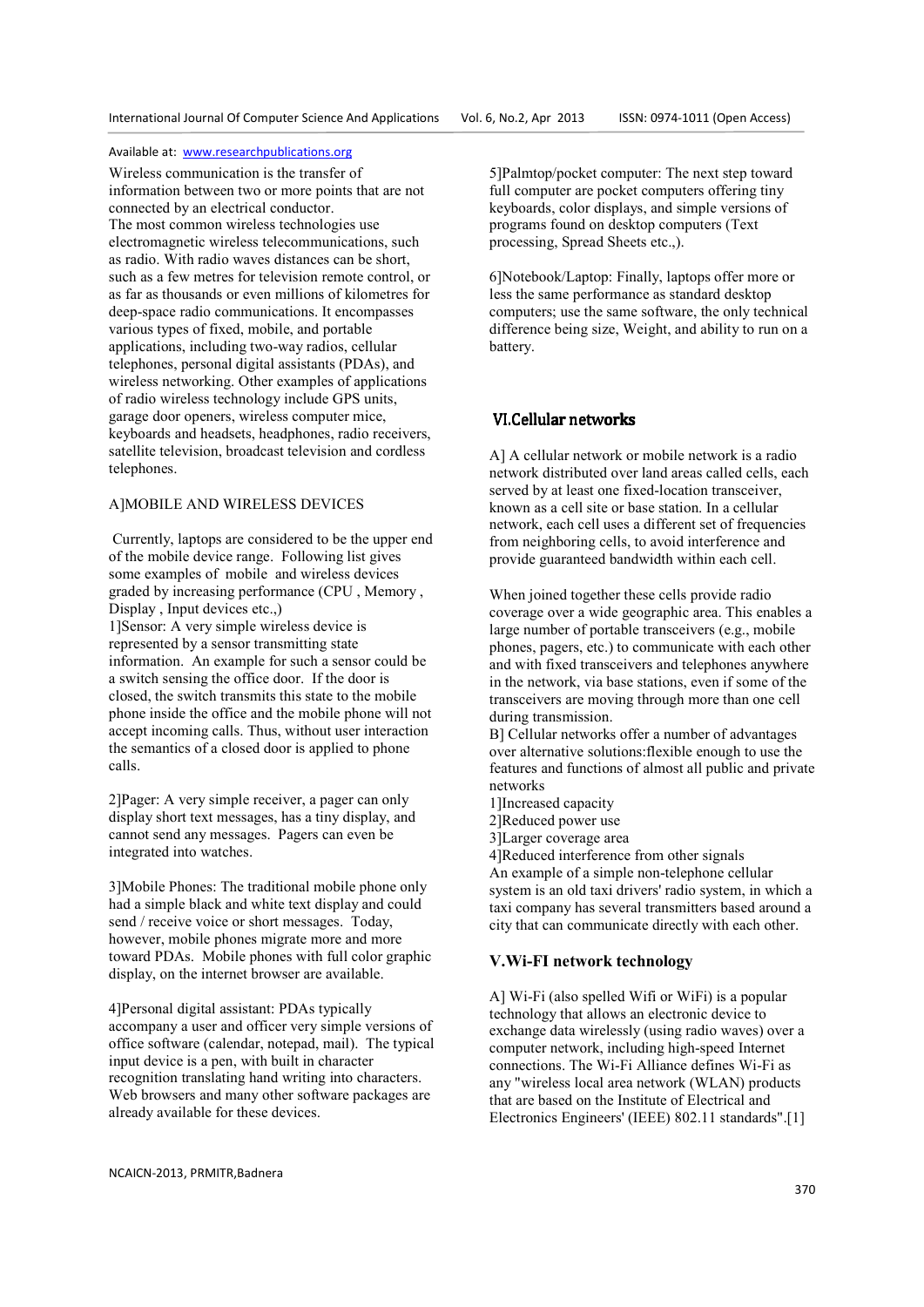However, since most modern WLANs are based on these standards, the term "Wi-Fi" is used in general English as a synonym for "WLAN". Only Wi-Fi products that complete Wi-Fi Alliance interoperability certification testing successfully may use the "Wi-Fi CERTIFIED" trademark.

A device that can use Wi-Fi (such as a personal computer, video-game console, smartphone, tablet, or digital audio player) can connect to a network resource such as the Internet via a wireless network access point. Such an access point (or hotspot) has a range of about 20 meters (65 feet) indoors and a greater range outdoors. Hotspot coverage can comprise an area as small as a single room with walls that block radio waves or as large as many square miles — this is achieved by using multiple overlapping access points.

B] Wi-Fi can be less secure than wired connections (such as Ethernet) because an intruder does not need a physical connection. Web pages that use SSL are secure but unencrypted internet access can easily be detected by intruders. Because of this, Wi-Fi has adopted various encryption technologies. The early encryption WEP, proved easy to break. Higher quality protocols (WPA, WPA2) were added later. An optional feature added in 2007, called Wi-Fi Protected Setup (WPS), had a serious flaw that allowed an attacker to recover the router's password.The Wi-Fi Alliance has since updated its test plan and certification program to ensure all newly certified devices resist attacks. The use of WPS greatly reduces the time required to gain access by the use of so called "brute force" attacks.

#### **VI.Limitations with networking**

1] Range & Bandwidth: Mobile Internet access is generally slower than direct cable connections, using technologies such as GPRS and EDGE, and more recently HSDPA and HSUPA 3G and 4G networks. These networks are usually available within range of commercial cell phone towers. Higher speed wireless LANs are inexpensive but have very limited range. 2] Security standards: When working mobile, one is dependent on public networks, requiring careful use of VPN. Security is a major concern while concerning the mobile computing standards on the fleet. One can easily attack the VPN through a huge number of networks interconnected through the line. 3] Power consumption: When a power outlet or portable generator is not available, mobile computers

must rely entirely on battery power. Combined with the compact size of many mobile devices, this often means unusually expensive batteries must be used to obtain the necessary battery life.

4] Transmission interferences: Weather, terrain, and the range from the nearest signal point can all interfere with signal reception. Reception in tunnels, some buildings, and rural areas is often poor. 5] Potential health hazards: People who use mobile devices while driving are often distracted from driving and are thus assumed more likely to be involved in traffic accidents.[3] (While this may seem obvious, there is considerable discussion about whether banning mobile device use while driving reduces accidents or not.[4][5]) Cell phones may interfere with sensitive medical devices. Questions concerning mobile phone radiation and health have been raised.

6] Human interface with device: Screens and keyboards tend to be small, which may make them hard to use. Alternate input methods such as speech or handwriting recognition require training.

## **VII.In-vehicle computing and fleet computing with mobile networks**

A] Another use of mobile coping in networks as ; Many commercial and government field forces deploy a ruggedized portable computer with their fleet of vehicles. This requires the units to be anchored to the vehicle for driver safety, device security, and ergonomics. Rugged computers are rated for severe vibration associated with large service vehicles and off-road driving and the harsh environmental conditions of constant professional use such as in emergency medical services, fire, and public safety.

B] Operating temperature: A vehicle cabin can often experience temperature swings from -20F to +140F. Computers typically must be able to withstand these temperatures while operating. Typical fan-based cooling has stated limits of 95F-100F of ambient temperature, and temperatures below freezing require localized heaters to bring components up to operating temperature (based on independent studies by the SRI Group and by Panasonic R&D).

Vibration can decrease the life expectancy of computer components, notably rotational storage such as HDDs.

Visibility of standard screens becomes an issue in bright sunlight.

Touchscreen users easily interact with the units in the field without removing gloves.

C] High-temperature battery settings: Lithium ion batteries are sensitive to high temperature conditions

NCAICN-2013, PRMITR,Badnera